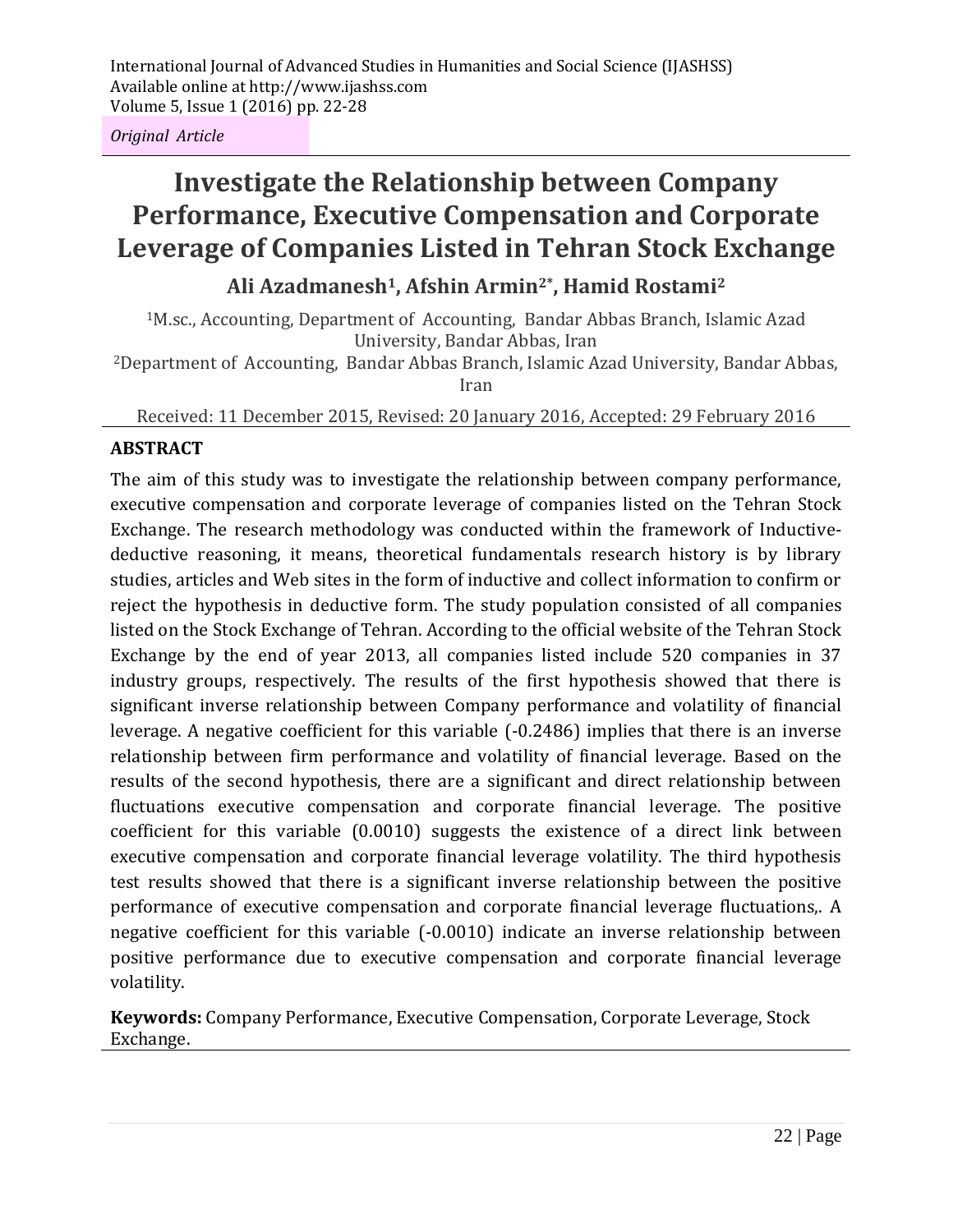## **Introduction**

Managers are always looking to get the reward for high performance. In order to compensate for creativity and innovation in finding and employing management practices and newer and better working methods, organization give often reward to management (Kapopoulos and Lazaritus, 2007). Based-rewards Performance of managers is considered by researchers and in this context, evaluation of the company's strategy could also be considered as a factor for accurate estimation of the performance. Often rewarded for doing tasks at a higher level than the normal standard of work carried out (Huang and Song, 2006).

So overall financial leverage of companies is affected by the amount of capital required and the structure of financing sources (Bunker et al., 2009). Debt and equity are the two staple ingredients of capital structure. According to sources of financing, companies have different return and risk in the capital preparing markets (Graham et al., 2004). Therefore, decisions regarding to capital structure play an important role in the efficiency and credibility of the Companies of funded institutions (Murphy, 2000). Nikbakht et al. (2010) examined the impact of board characteristics (board size, the proportion of non-executive members on the Board, the number of board meetings, financial literacy of board members and the separation of the role of CEO from chairman) on performance of the company.

In this research, ranking of the performance of companies is calculated based on five factors like income growth, net profit growth , return on assets and return on equity, as well as company size and financial leverage is considered as the control variable. In this study, they were examined 71 companies in the period from 2000 to 2008. The results showed that the board of directors in Iranian capital market efficiently not fulfilled its obligations to reduce Representation problems and do not have a significant impact on the company performance.

Drew et al. (2013), in a study titled "selective performance, executive compensation and corporate leverage" examined the relation between decisions related to the company's financial leverage and the characteristics of their executive compensation plans. Their results showed that different models at the same time strongly reflects the company's high level when use of the basis the return on equity for calculation of executive compensation or for calculating performance of the company. It means, the ROA is a good basis for the calculation of executive compensation.

Song (2009) investigated the relationship between financial leverage and investment opportunities for Chinese companies. In this study, four different ratios are used to measure financial leverage. Findings summary suggest that companies that have more growth than less leveraged, as well as larger companies have incurred more debt for investment than smaller companies. So, the main goal of our research is to investigate the relationship between company performance, executive compensation and corporate leverage in the companies listed on the Tehran Stock Exchange.

## **Research hypotheses**

First hypothesis: there is a significant relationship between companies' performance and volatility of financial leverage.

The second hypothesis: there is a significant relationship between executive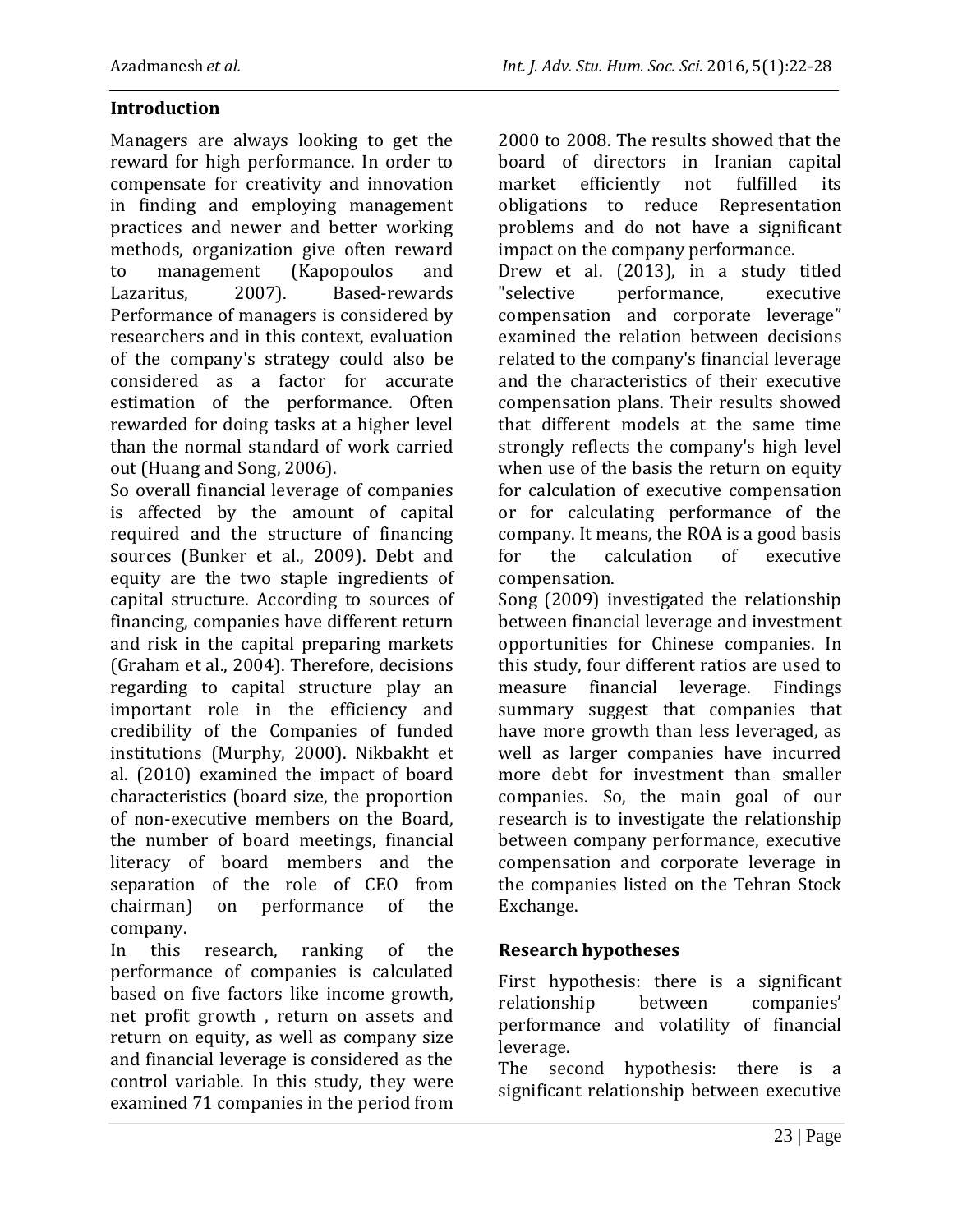compensation and firm financial leverage fluctuations.

The third hypothesis: there is a significant relationship between the positive performance of executive compensation and firm financial leverage fluctuations.

#### **Research Methodology**

The research method is in the framework of inductive-deductive reasoning. Statistical population is consisted of all companies listed on the Stock Exchange of Tehran. According to the official website of the Tehran Stock Exchange by the end of year 2013, all companies listed include 520 companies in 37 industry groups, respectively. Descriptive statistics, data analysis is done using measures of central tendency such as mean, median and dispersion indices of standard deviation like skewness and kurtosis. Brief descriptive statistics of the model variables after removing the outliers screening by SPSS 20 software is given in Table 1.

|--|

#### **First hypothesis**

The first hypothesis test purpose is<br>studving the relationship between studying the relationship between corporate performance and volatility of financial leverage and statistical hypothesis is defined as follows:

H0: there is no significant relationship between the company's performance and volatility of financial leverage.

H1: there is a significant relationship between corporate performance and volatility of financial leverage.

According to the results of the Chow test and P-Value (0.0273), hypothesis H0 of test is rejected at 95 % and indicates that can be used the panel data method. Also according to Hausman test, and P-Value of (0.0492), which is less than 0.05, hypotheses H0 of the test accepted at 95 % confidence level and hypotheses H1 is rejected. Therefore, is need to the model is estimated using fixed effects methods (Table 1).

| <b>P-Value</b> | <b>Degrees</b><br>freedom | of Statistic<br>value | <b>Statistic</b> | number | <b>Test</b> |
|----------------|---------------------------|-----------------------|------------------|--------|-------------|
| 0.0273         | (103.512)                 | 1.3574                |                  | 624    | Chow        |
| 0.0492         |                           | 8.9299                | $\gamma^2$       | 624    | Hausman     |

To test the normality of error terms, it can be used of various tests. One of these tests is Jarque and Bera test, that at this test, this test has been used. Jarque and Bera test results show that residues of research estimation model at 95 % confidence level have normal distribution , so that the probability of this test 0.8395) is larger than 0.05.

Another statistical assumption of the classical regression is residuals variance consistency. If the variances are unbiased,

the estimator is non- linear and has not the least variance. At this study is used Breusch–Pagan test for homogeneity of variance. Considering the importance of this test, which is smaller than 0.5 (0.0385), the null hypothesis (consistency of variance) is rejected and it can be said that model has problem of variance heterogeneity. In this study, to fix this problem in estimating, it is used generalized least squares estimating method (GLS). Also in this study to test the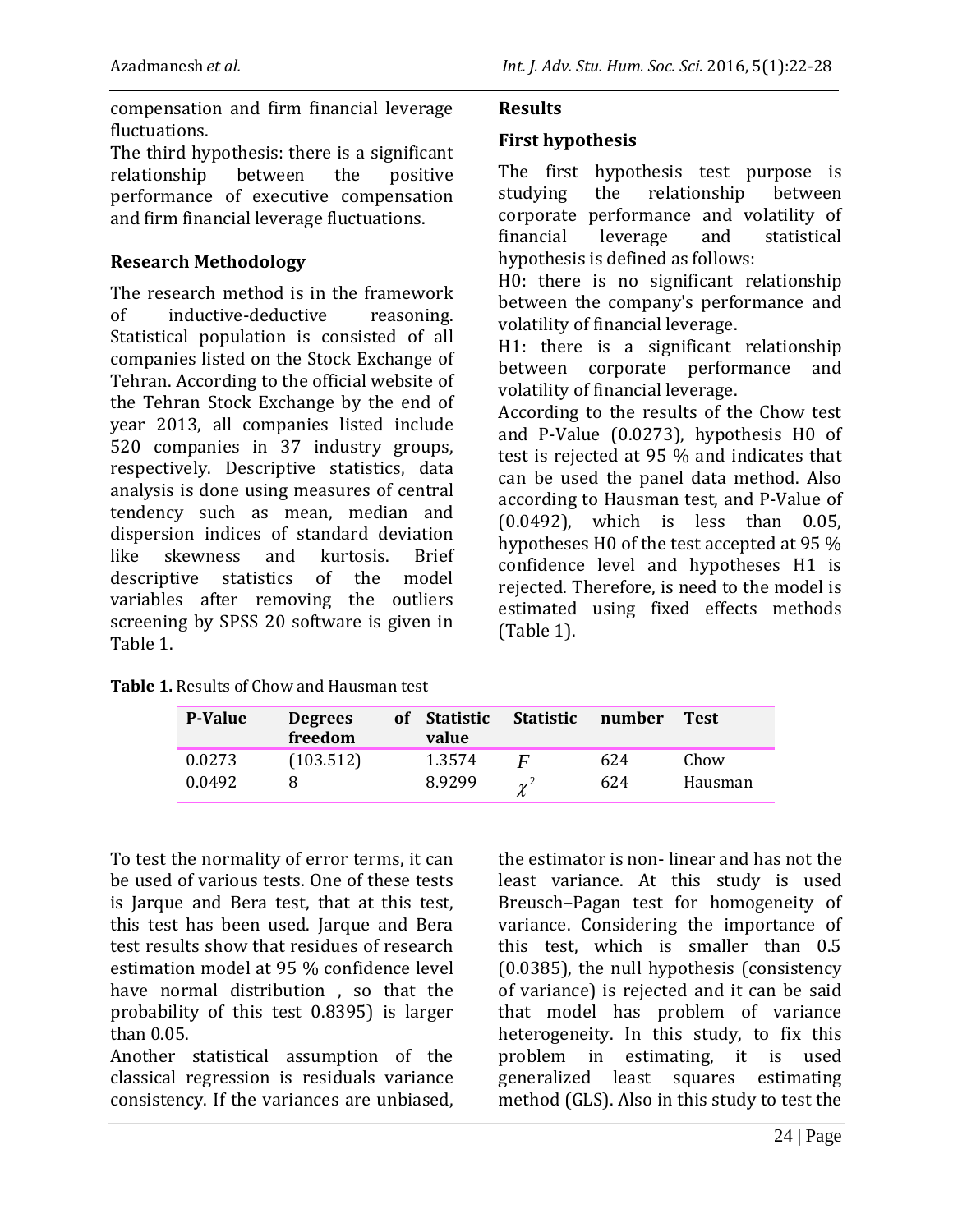residuals are not correlated, that is one of the assumptions of regression analysis and called autocorrelation it is used the Durbin -Watson (D-W).

According to preliminary results of model estimation, Durbin-Watson statistic amount equal to 2.37, so that it is between 1.5 and 2.5, since we can conclude that the residuals are independent. In addition, to

test whether model has linear regression and whether the model is regulated view of being linear and non -linear explanation, encryption test is applied. Due to the level of a symbolic test (0.6517) is larger than 0.05, so the null hypothesis of this test is verified that express the model is linear and the model has not correction error (Table2).

| <b>Table 2.</b> Results of tests related to the model statistic assumptions |                             |  |                               |  |
|-----------------------------------------------------------------------------|-----------------------------|--|-------------------------------|--|
| Ramsov statistic                                                            | Durbin-Watson Breusch-Pagan |  | I <sub>2</sub> 1 <sub>1</sub> |  |

| Ramsey statistic |              | Durbin-Watson<br>statistic | Breusch-Pagan<br>statistic |              | Jarque-Bera statistic |        |
|------------------|--------------|----------------------------|----------------------------|--------------|-----------------------|--------|
| $P-Value$        | $\mathbf{F}$ |                            | $P-Value$                  | $\mathbf{F}$ | $P-Value \gamma^2$    |        |
| 0.6517           | 7.5852       | 2.37                       | 0.0385                     | 4.8630       | 0.8395                | 1.8434 |

In reviewing coefficient being significant according to the results presented in Table 3, Since the probability of t -statistic for variable coefficient of company performance is less than  $0.05$   $(0.0394)$ , so, having a significant relationship between company's performance and fluctuations in the company's financial leverage at 95% is confirmed. Hence, the first hypothesis is accepted and can say with 95% confidence that there is a significant inverse relationship between corporate performance and volatility of financial leverage of companies.

Having a negative coefficient for this variable (-0.2486) implies the existence of an inverse relationship between firm performance and volatility of financial leverage, so that, by increasing by 1 unit of company's performance, financial leverage volatility also fell in 0.2486. Thus, according to the analysis made in connection with the first hypothesis can be concluded that there is significant inverse relationship the company's performance and volatility of financial leverage.

**Table 3.** Results of the first hypothesis test by using fixed effects method

|                            | The dependent variable: volatility of financial leverage |            |             |                                       |  |
|----------------------------|----------------------------------------------------------|------------|-------------|---------------------------------------|--|
| Views: 624 years - company |                                                          |            |             |                                       |  |
| relation                   | P-Value                                                  | t of       | coefficient | Variable                              |  |
|                            |                                                          | statistic  |             |                                       |  |
| Positive                   | 0.0000                                                   | 17.7048    | 0.1632      | Fixed component                       |  |
| <b>Negative</b>            | 0.0394                                                   | -1.8442    | $-0.2486$   | company's performance                 |  |
| Positive                   | 0.0167                                                   | 1.7540     | 0.0010      |                                       |  |
|                            |                                                          |            |             | <b>Executive compensation</b>         |  |
| <b>Negative</b>            | 0.0237                                                   | $-1.01400$ | $-0.0010$   | The positive performance of executive |  |
|                            |                                                          |            |             | compensation                          |  |
| meaningless                | 0.8473                                                   | 2.5754     | 0.0011      | size of the company                   |  |
| Positive                   | 0.0163                                                   | 1.7854     | 0.0359      | Company growth rate                   |  |
| meaningless                | 0.0751                                                   | 0.5609     | 0.0002      | Stock returns                         |  |
| Negative                   | 0.0224                                                   | -1.5648    | $-0.0004$   | Cash flow ratio                       |  |
| Positive                   | 0.0319                                                   | 1.9456     | 0.5837      | The proportion of institutional       |  |
|                            |                                                          |            |             | Shareholders ownership                |  |
| 0.8513                     | Determining model coefficient                            |            |             |                                       |  |
|                            |                                                          |            |             | F                                     |  |
| 218.88008                  |                                                          |            |             |                                       |  |
| 0.0000                     | $P-Value_1$                                              |            |             |                                       |  |
|                            |                                                          |            |             |                                       |  |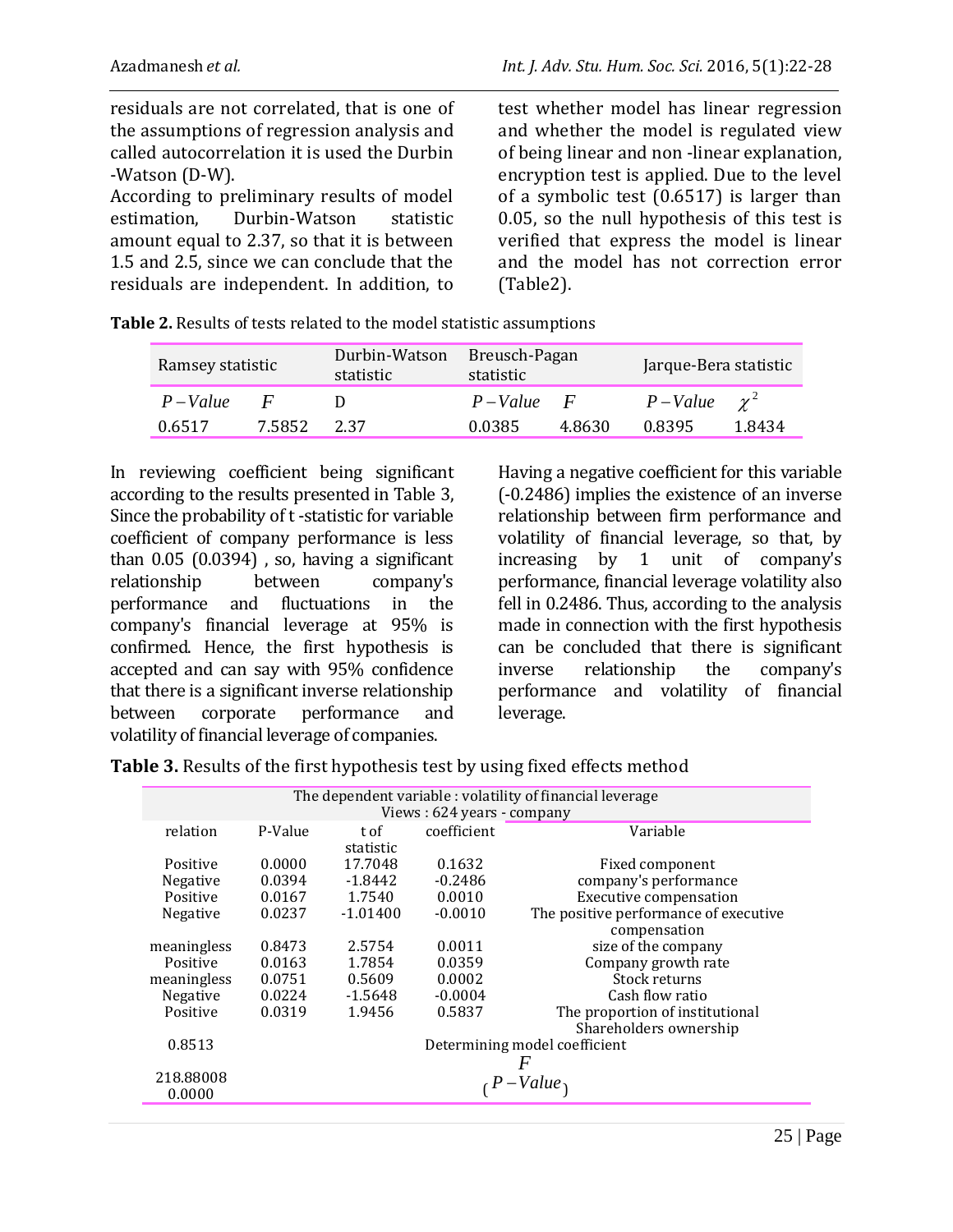#### **The second hypothesis test results**

The purpose of the second hypothesis of this study is whether there is a significant relationship or not between executive compensation and financial leverage volatility? And statistical hypothesis is expressed as follows:

H0: there is no significant relationship between executive compensation and financial leverage volatility.

H1: there is a significant relationship between executive compensation and in the company's financial leverage volatility.

In reviewing being significant of coefficient according to the results presented in Table 3, since the probability coefficient t-statistic for remuneration variable coefficient of companies executive directors is smaller than 0.05 (0.0167) , resulting in a confirmation significant relationship between executive compensation and Fluctuations in the company's financial leverage at the level of 95%. Thus, the second hypothesis is accepted and can say there was a straight significant relationship with 95% confidence between executive compensation and corporate financial leverage. The positive coefficient for this variable (0.0010) suggests the existence of a direct link between executive compensation and corporate financial leverage fluctuations so that raising 1 unit executive compensation, fluctuations increase as well as the unit 0.0010 in the Company's financial leverage. Thus, according to the analysis made in connection with the second hypothesis can be concluded that there is a direct significant relationship between executive compensation and financial leverage.

## **The third hypothesis test results**

In the third hypothesis are examined the positive performance of the relationship between executive compensation and corporate financial leverage fluctuations and statistical hypothesis and it is expressed as follows:

H0: there is no significant relationship between the positive performance of executive compensation and fluctuations in the company's financial leverage.

H1: there is significant relationship between the positive performance of executive compensation and fluctuations in the company's financial leverage.

In Reviewing being significant of coefficient in the results presented in Table 3, since the probability of t -statistic for variable coefficient of positive performance of corporate executives, is smaller than 0.05 (0.0237), resulting in a significant relationship confirmation between performance positive of executive compensation and corporate financial leverage at the level of 95%.

Thus, the third hypothesis is accepted and it can be said with 95 % that there is significant inverse relationship between the positive performance of executive compensation and fluctuations in the Company's financial leverage. Being negative coefficient for this variable (-0.0010) implies the existence of an inverse relationship between executive compensation and fluctuations of the company's financial leverage, so that, by rising 1 unit positive performance of executive compensation, financial leverage swings of companies have reduced the unit 0.0010. Thus, according to the analysis made in connection with approved third hypothesis can be concluded that there are significant inverse relationship between the positive performance of executive compensation and fluctuations in the company's financial leverage.

#### **Discussion and Conclusion**

The main objective of this study was to investigate the relationship between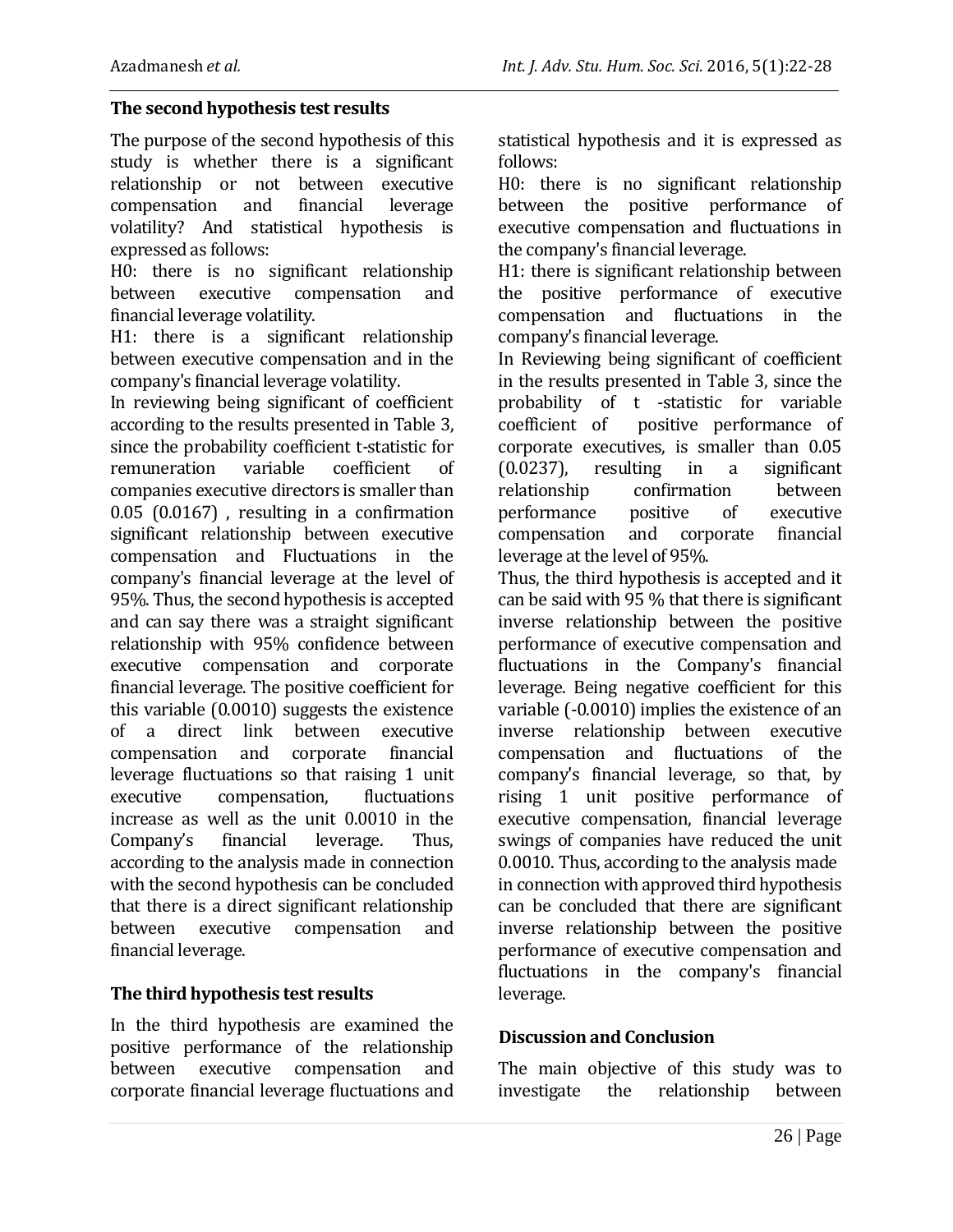company performance, executive compensation and corporate leverage of the companies listed on the Tehran Stock Exchange.

The first hypothesis test results since the probability of t-statistic for variable coefficient of company performance is less than 0.05 (0.0394), showed that significant relationship between corporate performance and volatility of financial leverage at 95 % is approved. The first hypothesis is accepted and can say with 95% confidence; there is a significant inverse relationship between corporate performance and volatility of financial leverage. A negative coefficient for this variable (-0.2486) implies the existence of an inverse relationship between firm performance and volatility of financial leverage, so that by increasing 1 unit of the company's performance, financial leverage volatility also reduced in 0.2486 units. Thus, according to the analysis made in connection with the first hypothesis can be concluded that there is significant inverse relationship between the company's performance and volatility of financial leverage.

Test results of the second hypothesis showed that, since the probability t-statistic for remuneration variable coefficient of the executive directors of companies is smaller than  $0.05$  (0.0167), so, having a significant relationship between executive compensation and corporate financial leverage fluctuations in the level of confidence 95% is confirmed . The second hypothesis is accepted and can say with 95% confidence there was a significant relationship between executive compensation and corporate financial leverage volatility.

The positive coefficient for this variable (0.0010) suggests the existence of a direct link between executive compensation and corporate financial leverage fluctuations, so that by rising 1 unit executive compensation, fluctuations in the Company's financial leverage as well as increase the unit of 0.0010. Thus, according to the analysis made in connection with the second hypothesis can be concluded that there is a significant relationship between executive compensation and company financial leverage.

Test results of the third hypothesis showed that, since the probability t-statistic for remuneration variable coefficient of the executive directors of companies is smaller than 0.05 (0.0237), so, having a significant relationship between positive performance of corporate executives and corporate financial leverage fluctuations in the level of confidence 95% is confirmed.

The third hypothesis is accepted and can say with 95 % that there is significant inverse relationship the positive performance of executive compensation and fluctuations in the Company's financial leverage.

A negative coefficient for this variable (- 0.0010) implies the existence of an inverse relationship between the positive performance of executive compensation and fluctuations in the Company's financial leverage, so that by increasing 1 unit of the positive performance of executive compensation, financial leverage volatility also reduced in 0.0010 units. Thus, according to the analysis made in connection with the third hypothesis can be concluded that there is significant inverse relationship between positive performance of executive compensation and volatility of financial leverage.

## **References**

Amemiya, T. (1978). The estimation of a simultaneous equation generalized probit model. Econometrica 46, 1193–1205.

Banker, R., Huang, R., Natarajan, R. (2009). Incentive contracting and value-relevance of earnings and cashflows. J. Account. Res. 47, 647–678.